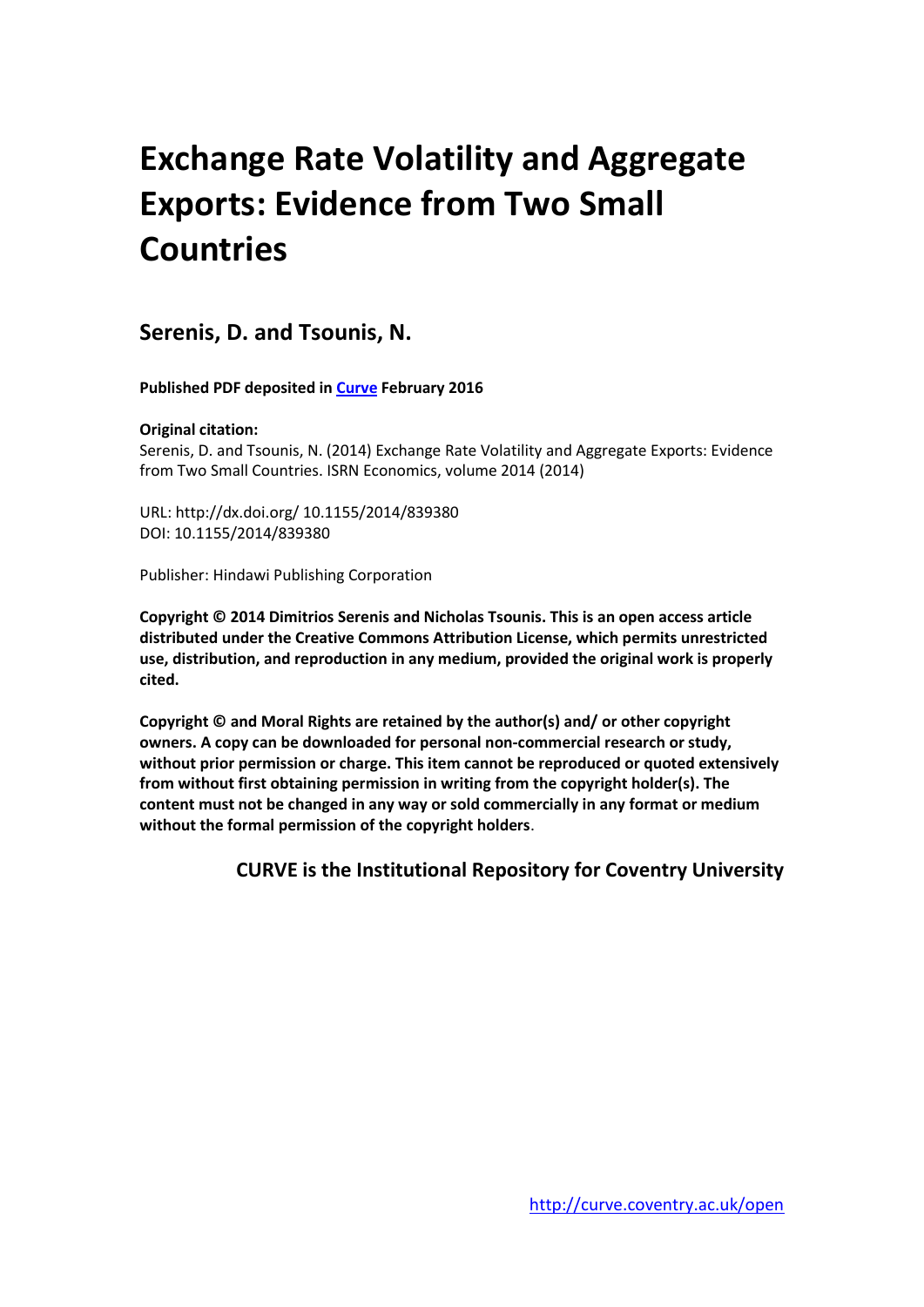# *Research Article* **Exchange Rate Volatility and Aggregate Exports: Evidence from Two Small Countries**

# **Dimitrios Serenis<sup>1</sup> and Nicholas Tsounis1,2**

*<sup>1</sup> Department of International Trade, Technological Institute of Western Macedonia Kastoria Campus, 52100 Kastoria, Greece 2Adjunct Faculty, Hellenic Open University, Greece*

Correspondence should be addressed to Dimitrios Serenis; dseren01@yahoo.com

Received 30 October 2013; Accepted 27 November 2013

Academic Editors: J. M. Labeaga and K. P. Upadhyaya

Copyright © 2014 D. Serenis and N. Tsounis. This is an open access article distributed under the Creative Commons Attribution License, which permits unrestricted use, distribution, and reproduction in any medium, provided the original work is properly cited.

This paper examines the effect of exchange rate volatility for two small countries, Croatia and Cyprus, on aggregate exports during the period of first quarter of 1990 to first quarter of 2012. It is claimed by some researchers that exchange rate volatility causes a reduction on the overall level of trade. Empirical researchers often utilize the standard deviation of the moving average of the logarithm of the exchange rate as a measure of exchange rate fluctuation. In this study, we propose a new measure for volatility. Overall, our results suggest that there is a positive effect of volatility on exports of Croatia and Cyprus.

### **1. Introduction**

The relationship between exchange rate volatility and export flows has been studied in a large number of theoretical and empirical papers. The main notion, suggested by some theoretical models, is that a rise in exchange rate volatility increases uncertainty of profits on contracts denominated in foreign currency and force risk averse agents to redirect their activity to the lower risk home market. Other models suggest that higher levels of exchange rate movements offer greater opportunity for profit and therefore might lead to an increase in exports. Alternatively, some researchers have suggested that it is possible to offset potential unexpected movements of the exchange rate by investing at the forward market causing producers to be unaffected by movements of the exchange rate. These different ranges of results have been supported by a large variety of empirical studies causing the effects of exchange rate volatility on exports to be one of the 1 most controversial topics of international trade.

This paper aims to model the effects of exchange rate volatility for Croatia and Cyprus for which empirical evidence is both limited and ambiguous and to utilize a new measure of volatility which captures unexpected movements of the exchange rate. Overall, our results contribute to the existing literature in the following ways: first, our investigation has attempted to shed some light on a topic for which the empirical literature is ambiguous. Second, our investigation examines a sample which is comprised of two countries, Croatia and Cyprus, for which the empirical literature is limited. Third, we model the effects of exchange rate volatility on exports taking into account data sample properties such as unit roots and cointegration and estimate the results with the use of a recently developed method: the ARDL methodology. Fourth, in addition to the common measure of volatility (logarithm of the moving average of the exchange rate), we will also examine a second new measure which allows us to capture high and low values of the exchange rate.

The results suggest that exchange rate volatility does produce a mixed and significant long-run effect, when measured as a moving average. However, when an alternative measure is used which captures high and low values of the exchange rate, the long-run effect of volatility to exports is significant for one of the sample countries, Croatia, and with a negative coefficient.This finding indicates that extremely high and low values of the exchange rate do effect the level of exports for some countries.

The paper is organised as follows: first, the existing literature is analyzed; second, the model is presented; third, various measurement issues of exchange rate volatility are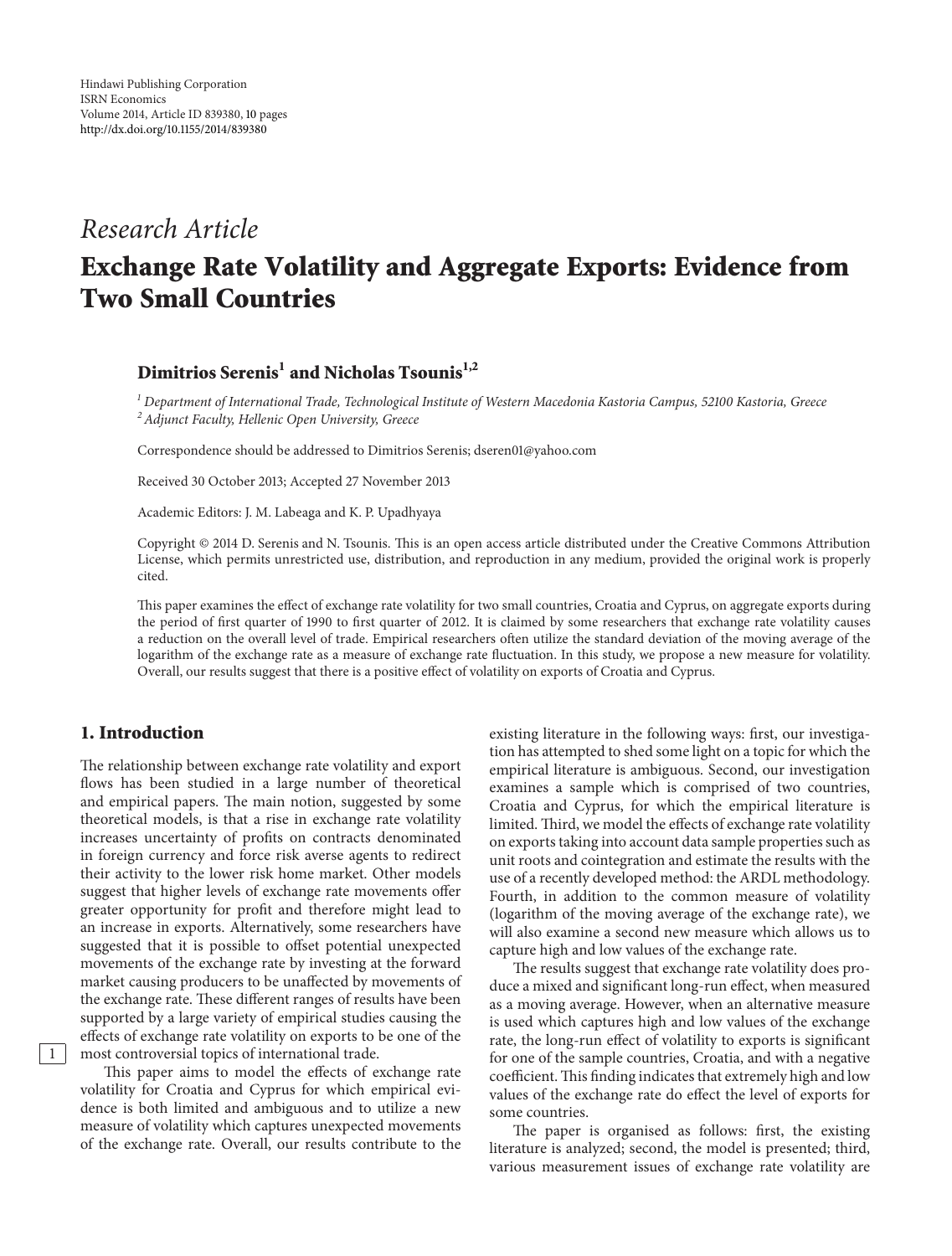discussed; fourth, the data is presented; fifth, the methodological framework is discussed; sixth, the results of the utilised statistical tests, the estimated equations, and an analysis of the main empirical findings are discussed. Finally, the last section addresses the issue of policy implications and presents a brief summary as well as the main conclusions.

#### **2. Literature Review**

The literature on the issue is quite large. Both theoretical as well as empirical studies provide ambiguous effects of volatility on exports. An extensive review of both theoretical 2 and empirical literature is well surveyed in McKenzie [\[1](#page-9-1)]. However in this section the main arguments are survived with an emphasis on key aspects pertaining to this study. Early empirical work, utilising the OLS methodology, favoured the negative hypothesis of Clark [\[2\]](#page-9-2) as well as an insignificant relationship between export quantity and volatility [\[3\]](#page-9-3). Hooper and Kohlhagen (*op.cit.*) investigated bilateral and multilateral trade among developed countries using the standard error of nominal exchange rate fluctua-3 tions as their volatility measure.

In the 1980s' the empirical evidence continues to be mixed and often differs with samples and estimation methods. Therefore, there is no consistent pattern when the same method is applied to different countries. While many suggest 4 that the exchange rate uncertainties **such as** depress trade, J. Thursby and M. Thursby [\[4](#page-9-4)] others provide evidence that exchange rate uncertainties affect international trade positively [\[5](#page-9-5)]. In an attempt to explain these different ranges of results, some researchers have turned to the measure of exchange rate volatility. Cushman [\[6\]](#page-9-6) used the moving average of the real exchange rate as his volatility measure and found a negative relationship between volatility and exports. In his 1988 study, Cushman added the absolute difference between spot, forward, and current rates as an alternative measure of volatility and found mixed effects of volatility on exports. **Akhtar and Hilton** [\[7\]](#page-9-7) concluded that exchange rate uncertainty is detrimental to the international trade. P. de Grauwe [\[8](#page-9-8)] captured the ambiguity of the debate by modelling a producer who must decide whether selling in the domestic or the foreign market. By providing some basic assumptions, his model assumes that the only source affecting the exporter's behaviour is the local currency price of exports as well as his risk preferences. In his model, exchange rate is measured as the percentage change of export quantity as a measure of volatility. Following de Grauwe's study, Perée and Steinherr [\[9\]](#page-9-9) proposed the average absolute difference between the previous forward rate and the current spot rate as better indicator of exchange rate volatility to bilateral exports.

Even though new empirical statistical techniques are applied in the 1990s' ambiguity of the estimated relationships continues to dominate the empirical literature. Several authors used the ARCH-GARCH method in order to model and measure exchange rate volatility [\[10,](#page-9-10) [11](#page-9-11)]. Others follow the VAR and VECM methodology allowing them to examine and model the properties of the samples such as unit roots and cointegration [\[12\]](#page-9-12). Asseery and Peel [\[13](#page-9-13)] emphasized the importance of examining the characteristics of the data being used and examined for stationarity as well as seasonality. Chowdhury [\[14](#page-10-0)] investigated the impact of exchange rate trade volatility on trade flows for the G-7 countries utilizing an error correction model. His study found exchange rate volatility measure as an eight-period moving sample standard deviation of the growth rate of the real exchange rate and found a significant negative impact. Despite all these developments, the traditional measure of exchange rate still remains the moving average of the standard deviation.

Recent empirical studies have confirmed that exchange rate volatility has a negative effect on exports, especially for developing economies [\[15,](#page-10-1) [16\]](#page-10-2). However, in addition to the literature which suggests a negative [\[17\]](#page-10-3) relationship there are studies that have suggested a positive [\[18](#page-10-4)] or no effects at all [\[19](#page-10-5)]. The literature, however, for the most part, continues to overlook additional measures of volatility. Awokuse and Yuan [\[20\]](#page-10-6) tried to apply three measures of volatility which included the variance of the spot exchange rate around the preferred trend to sectorial exports and revealed mixed effects.

Overall, three conclusions can be drawn from the literature. First, some studies rely mainly on the OLS methodology which proves to be inadequate to cope and account with some of the statistical properties that the samples often may contain, such as unit roots and cointegration [\[21,](#page-10-7) [22\]](#page-10-8). As a result, inadequate estimates might be obtained. Second, the empirical research has provided limited or no evidence of the effects of exchange rate volatility on exports for Croatia and Cyprus. Thirdly, for the most part the empirical research uses the standard deviation of the moving average of the logarithm of the exchange rate as a measure of exchange rate volatility.

# **3. Methodology for the Measurement of the Exchange Rate Volatility**

*3.1. The Model.* The model underling the empirical analysis is that of Goldstein and Khan [\[23\]](#page-10-9) which has been extended in such a way to account for volatility as well as seasonality effects. The model can be summarised by

<span id="page-2-0"></span>
$$
\ln X_t = \lambda_0 + \lambda_1 \ln \left( \frac{P_X}{P_w} \right)_t + \lambda_2 \ln \text{GDP}_t + \lambda_3 V_t
$$
  
+  $\lambda_4 D_1 + \lambda_5 D_3 + \lambda_6 D_4 + \lambda_7 T + \omega_t,$  (1)

where X is real exports;  $P_X$  and  $P_w$  are the relative prices; GDP is real world GDP;  $V$  is volatility (defined as the standard deviation of the moving average of the logarithm of real exchange rate), as well as a dummy capturing the amount of times the exchange rate moves above and below the average values of the real effective exchange rate in predetermined intervals,  $D_1$ ,  $D_3$  and  $D_4$  are seasonal dummies; T is a time trend, and  $\omega$  is an error term.

The real export value is created using the unit value method. The first explanatory variable is the relative prices and it is constructed by the division of the export price of each sector to an index comprised of world export prices for each corresponding sector. The second right-hand variable is real world GDP, and the third right-hand variable is volatility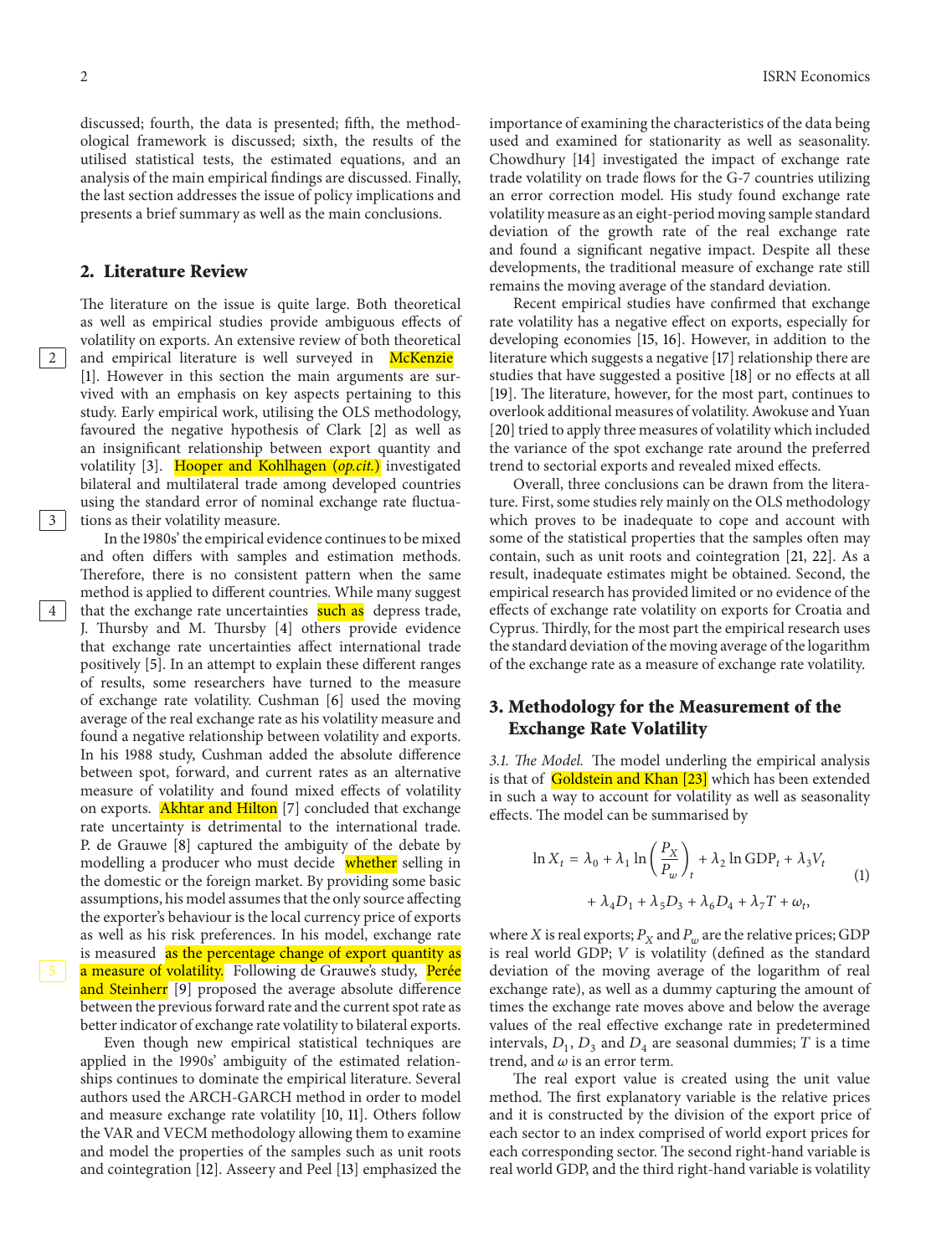<span id="page-3-0"></span>Table 1: Phillips-Peron unit root test results.

|         | Croatia                |            | Cyprus                 |        |                        |            |            |
|---------|------------------------|------------|------------------------|--------|------------------------|------------|------------|
| ln VEX  | $-7.1141$ <sup>*</sup> | $-12.275*$ | $-14.542$ <sup>*</sup> | In VEX | $-7.1775$ <sup>*</sup> | $-10.358*$ | $-11.259*$ |
| ln GDP  | $-2.8248$              | $-7.7070*$ | $-14.233*$             | ln GDP | $-2.869$               | $-7.5172*$ | $-13.571*$ |
| V1      | $-9.1703*$             | $-20.558*$ | $-31.843*$             | V1     | $-6.075*$              | $-13.327*$ | $-21.997*$ |
| $\ln P$ | $-3.0787$              | $-8.4785*$ | $-18.235*$             | ln P   | $-2.1747$              | $-8.788*$  | $-20.660*$ |
| ln V2   | $-0.3383$              | $-4.4482*$ | $-11.305*$             | ln V2  | $-2.2604$              | $-7.2409*$ | $-11.305*$ |

Note: all tests are performed using the 5% level of significance; VEX is the logarithm of export quantity, GDP represents the logarithm of the real gross domestic product, V1 is volatility measured as the moving average of the standard deviation of the exchange rate, P is the logarithm of relative prices of each country to the world price, and V2 is the amount of times the value of the exchange rate moves above and below its average value at predetermined intervals. All tests are performed to a maximum of three lags. The null hypothesis of a unit root is tested against the alternative. The asterisk denotes significance at least at 5% level. Source: authors' calculations.



Figure 1: Measure 1.

which is measured in two ways. Firstly, as a measure of time **varies** exchange rate volatility, the standard deviation of the moving average of the logarithm of real effective exchange rate is used. Secondly, we utilize a dummy variable capturing the amount of times for which the exchange rate moves above and below the average value of the real effective exchange rate for each sectoral trade flow at predetermined intervals [\[22\]](#page-10-8). Our estimation of each of the reduced form export equations for each country will be consistent with the autoregressive distributed lags (ARDL) methodology.

*3.2. Exchange Rate Volatility Measurement.* One of the most fundamental issues of the topic in question is volatility measure. Exchange rate volatility is a measure that is not directly observable; thus, there is no clear, right, or wrong, measure of volatility. Most empirical studies have utilized the <span id="page-3-1"></span>standard deviation of the moving average of the logarithm of the exchange rate:

$$
V_{t+m} = \left(\frac{1}{m} \sum_{i=1}^{m} (R_{t+i-1} - R_{t+i-2})^2\right)^{1/2},\tag{2}
$$

1/2

where:  $R$  is the nominal or real effective exchange rate and  $M$ is the number of periods which usually ranges between 4 and 12.

The main criticism for the application of the standard deviation of the moving average of the logarithm of the exchange rate is that it fails to capture the potential effects of high and low peak values of the exchange rate. According to some economic models, these high and low values refer to the unpredictable factor which affects exports. Our investigation will be comprised of two measures of volatility: the first is the standard deviation of the moving average of the logarithm of real effective exchange rate, while the second is comprised of a dummy variable capturing the unexpected variation of the exchange rate. This dummy variable is constructed in the following way: first, the values of the exchange rate are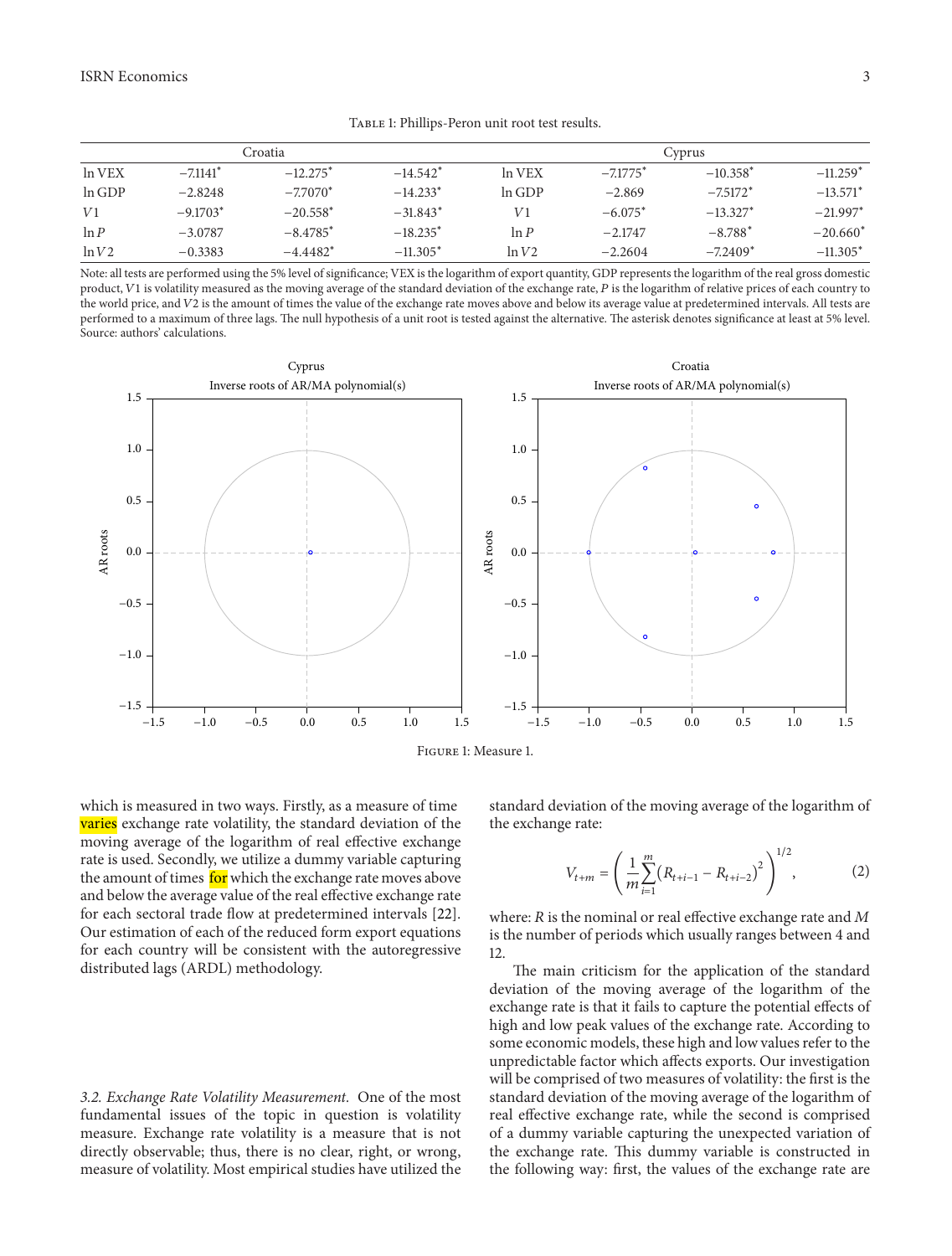|                                                                                                            | Dynamic<br>stability                         | Yes                                                                                                                                                                                                                                                                                                                                                                                                                                                                                                                                                                                                                                                                                                                                                                                                                                                                                                                                                                                                                                                                                                                                                                                                                                         |  |
|------------------------------------------------------------------------------------------------------------|----------------------------------------------|---------------------------------------------------------------------------------------------------------------------------------------------------------------------------------------------------------------------------------------------------------------------------------------------------------------------------------------------------------------------------------------------------------------------------------------------------------------------------------------------------------------------------------------------------------------------------------------------------------------------------------------------------------------------------------------------------------------------------------------------------------------------------------------------------------------------------------------------------------------------------------------------------------------------------------------------------------------------------------------------------------------------------------------------------------------------------------------------------------------------------------------------------------------------------------------------------------------------------------------------|--|
|                                                                                                            | Confidence intervals<br>for $\hat{\gamma}_i$ | $[-818.935, -113.851]$<br>$[-17.4177, -3.8978]$<br>$[-8.4090, 1.4547]$                                                                                                                                                                                                                                                                                                                                                                                                                                                                                                                                                                                                                                                                                                                                                                                                                                                                                                                                                                                                                                                                                                                                                                      |  |
|                                                                                                            | $\hat{\boldsymbol{\sigma}}$                  | $-0.2343$ <sup>*</sup>                                                                                                                                                                                                                                                                                                                                                                                                                                                                                                                                                                                                                                                                                                                                                                                                                                                                                                                                                                                                                                                                                                                                                                                                                      |  |
|                                                                                                            | F-statistic<br>LM test                       | 0.66372                                                                                                                                                                                                                                                                                                                                                                                                                                                                                                                                                                                                                                                                                                                                                                                                                                                                                                                                                                                                                                                                                                                                                                                                                                     |  |
| F-statistic,                                                                                               | bound test<br>Wald                           | 5.5103*                                                                                                                                                                                                                                                                                                                                                                                                                                                                                                                                                                                                                                                                                                                                                                                                                                                                                                                                                                                                                                                                                                                                                                                                                                     |  |
|                                                                                                            | $\widehat{\gamma_i}$                         | In GDP: -3.47714<br>$V1: -466.39183$<br>$\ln P$ : $-10.65773$ *                                                                                                                                                                                                                                                                                                                                                                                                                                                                                                                                                                                                                                                                                                                                                                                                                                                                                                                                                                                                                                                                                                                                                                             |  |
| TWEE $\epsilon$ : VIVID TESTING TO THE CHECK OF EXAMPLES 1 AND THE CHECK OF EXPORTS OF EXPORTS AND ALLOWED | Regressor, coefficient                       | $\begin{array}{l} \Delta \; (\ln \; (\mathrm{VEX}\; (-3)))-0.469^+ \\ \Delta \; (\ln \; (\mathrm{VEX}\; (-4)))-0.425^+ \\ \Delta \; (\ln \; (\mathrm{VEX}\; (-5)))-0.493^* \end{array}$<br>$\Delta$ (ln (VEX (-1))): -0.725*<br>$\Delta$ (ln (VEX (-2))): -0.530*<br>$\begin{array}{l} \Delta \ (\ln \left( \text{VEX} \ (-6) \right)) : -0.092 \\ \Delta \ (\ln \left( \text{VEX} \ (-7) \right)) : -0.307 \end{array}$<br>$\Delta$ (ln (GDP (-2))): 2.358 <sup>+</sup><br>$\Delta$ (ln (GDP (-3))): 2.457*<br>$\Delta$ (ln (GDP (-1))): 1.260<br>$\Delta$ (ln (GDP (-4))): 1.222<br>$\Delta$ (ln (GDP (-5)): 1.918<br>$\Delta$ (ln (GDP (-6))): 1.786<br>$\Delta (\ln (P(-4)) - 0.406$<br>$\Delta (\ln (P(-3))): 2.265$ *<br>$\Delta (\ln (P(-1))$ : 0.652<br>$\Delta$ (ln (P(-2)): 0.712<br>$ln GDP(-1): -0.466$<br>$\Delta$ (In (GDP)): 2.400*<br>$\begin{array}{l} \Delta\ (V1\,(-1));\,49.049^*\\ \Delta\ (V1\,(-2));\,50.896^*\\ \Delta\ (V1\,(-3));\,45.363^*\\ \Delta\ (V1\,(-4));\,36.609^* \end{array}$<br>$\Delta (V1(-5))$ : 25.189*<br>$\Delta (V1(-6)): 16.707$<br>$ln$ VEX $(-1)$ : $-0.134$<br>$V1(-1): -62.532$ <sup>*</sup><br>$\ln P(-1): -1.428$ <sup>*</sup><br>$\Delta (\ln(P))$ : -1.303<br>$\Delta$ (V1): $-7.827$ |  |
|                                                                                                            | ARDL order                                   | (7, 4, 6, 6)                                                                                                                                                                                                                                                                                                                                                                                                                                                                                                                                                                                                                                                                                                                                                                                                                                                                                                                                                                                                                                                                                                                                                                                                                                |  |
|                                                                                                            | Country,<br>Sector                           | Croatia-ER<br>measure 1<br>volatility                                                                                                                                                                                                                                                                                                                                                                                                                                                                                                                                                                                                                                                                                                                                                                                                                                                                                                                                                                                                                                                                                                                                                                                                       |  |

<span id="page-4-0"></span> $T_{ABLE}$  2; ARDL results for the effects of ER volatility (measures 1 and 2) on exports of Croatia and Cyprus. Table 2: ARDL results for the effects of ER volatility (measures 1 and 2) on exports of Croatia and Cyprus.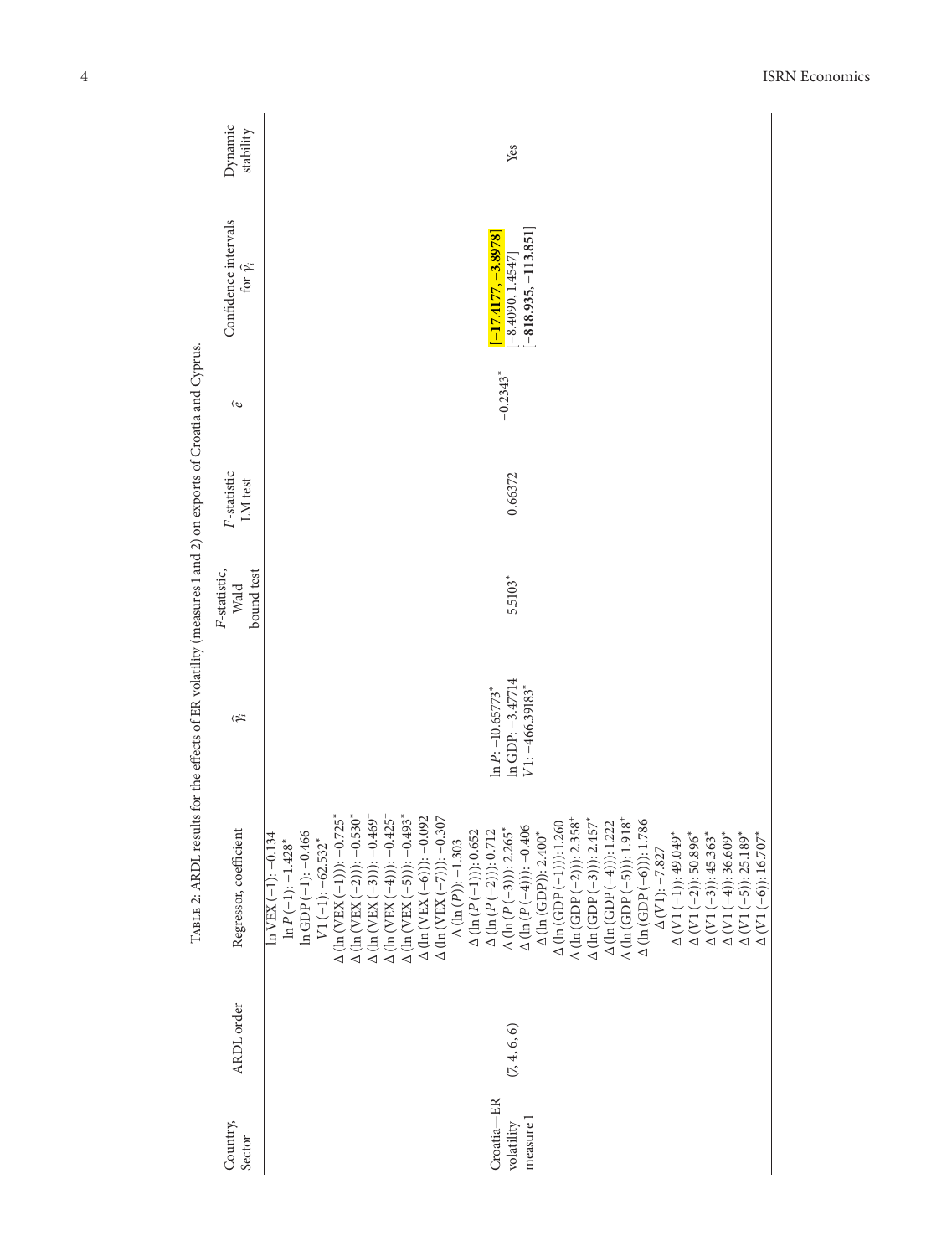|                     | Dynamic<br>stability                         | Yes                                                                                                                                                                                                                                                                                                                                                                                                                                                                                                                                                                                                                                                                                                                                                                                                                                                                                                                                | Yes                                                                                                                                                                                                                                                                                                                                                                                                                                                                                                                                                                                                                                                                                                                  |  |  |
|---------------------|----------------------------------------------|------------------------------------------------------------------------------------------------------------------------------------------------------------------------------------------------------------------------------------------------------------------------------------------------------------------------------------------------------------------------------------------------------------------------------------------------------------------------------------------------------------------------------------------------------------------------------------------------------------------------------------------------------------------------------------------------------------------------------------------------------------------------------------------------------------------------------------------------------------------------------------------------------------------------------------|----------------------------------------------------------------------------------------------------------------------------------------------------------------------------------------------------------------------------------------------------------------------------------------------------------------------------------------------------------------------------------------------------------------------------------------------------------------------------------------------------------------------------------------------------------------------------------------------------------------------------------------------------------------------------------------------------------------------|--|--|
| TABLE 2: Continued. | Confidence intervals<br>for $\hat{\gamma}_i$ | $-0.64803, -0.15649$<br>$[-1.0730, 2.0134]$<br>1.7265, 28.818]                                                                                                                                                                                                                                                                                                                                                                                                                                                                                                                                                                                                                                                                                                                                                                                                                                                                     | 35.2047, 94.4705]<br>[2.6029, 3.2731]<br>[0.2792, 1.3365]                                                                                                                                                                                                                                                                                                                                                                                                                                                                                                                                                                                                                                                            |  |  |
|                     | $\hat{\varepsilon}$                          | $-0.433*$                                                                                                                                                                                                                                                                                                                                                                                                                                                                                                                                                                                                                                                                                                                                                                                                                                                                                                                          | $-1.1017$                                                                                                                                                                                                                                                                                                                                                                                                                                                                                                                                                                                                                                                                                                            |  |  |
|                     | F-statistic<br>LM test                       | 1.4896                                                                                                                                                                                                                                                                                                                                                                                                                                                                                                                                                                                                                                                                                                                                                                                                                                                                                                                             | 2.1006                                                                                                                                                                                                                                                                                                                                                                                                                                                                                                                                                                                                                                                                                                               |  |  |
|                     | bound test<br>F-statistic,<br>Wald           | 9.4420*                                                                                                                                                                                                                                                                                                                                                                                                                                                                                                                                                                                                                                                                                                                                                                                                                                                                                                                            | 168.678*                                                                                                                                                                                                                                                                                                                                                                                                                                                                                                                                                                                                                                                                                                             |  |  |
|                     | $\widehat{\gamma_i}$                         | In GDP: 0.470177<br>$\ln P$ : $-0.402260$ <sup>*</sup><br>V1: 15.272268*                                                                                                                                                                                                                                                                                                                                                                                                                                                                                                                                                                                                                                                                                                                                                                                                                                                           | $ln$ GDP: $2.93799*$<br>$\ln V2: 0.80778$ *<br>$ln P$ : 64.83765 $*$                                                                                                                                                                                                                                                                                                                                                                                                                                                                                                                                                                                                                                                 |  |  |
|                     | Regressor, coefficient                       | $\begin{array}{l} \Delta\left(\ln\left(\text{GDP}\left(-1\right)\right)\right): 0.983846\\ \Delta\left(\ln\left(\text{GDP}\left(-2\right)\right)\right): 3.100975^{\text{*}}\\ \Delta\left(\ln\left(\text{GDP}\left(-3\right)\right)\right): -0.797226\\ \Delta\left(\ln\left(\text{GDP}\left(-4\right)\right): 2.530708\\ \Delta\left(\ln\left(\text{GDP}\left(-5\right)\right)\right): 1.420947\\ \Delta\left(\ln\left(\text{GDP}\left(-6\right)\right)\right): 4.071522^{\text{*}}\\ \$<br>$\Delta$ (ln (VEX (-1))): 0.183368<br>$\Delta$ (ln (P (-1))): 0.759289 <sup>+</sup><br>$\Delta$ (ln (P (–2))): 0.706178<br>$\Delta$ (ln (P(-3))): 0.616798<br>$\Delta$ (ln (P (-4))): 0.710739 <sup>+</sup><br>$\Delta$ (In (GDP)): 3.480582*<br>$\ln$ VEX (-1): -1.033337 <sup>*</sup><br>$ln(GDP(-1))$ : 0.485851<br>$\ln(P(-1))$ : -0.415671*<br>$\Delta (\ln (P))$ : 0.150960<br>$V1(-1): 15.78140*$<br>$\Delta$ (V1): 13.62624* | $\begin{array}{l} \Delta \; (\mathrm{In} \; (\mathrm{GDP \,} (-1)) \text{)} \text{.} -4.255792^* \\ \Delta \; (\mathrm{In} \; (\mathrm{GDP \,} (-2)) \text{)}. \text{1.802907}^+ \\ \Delta \; (\mathrm{In} \; (\mathrm{GDP \,} (-3)) \text{).} \text{0.801685} \\ \Delta \; (\mathrm{In} \; (\mathrm{GDP \,} (-4)) \text{).} \text{-.} \text{0.283179} \end{array}$<br>$\Delta$ (ln (VEX (-1))): 0.685608*<br>$\Delta$ (ln (P (-1))): 8.323432*<br>$\Delta$ (ln (P (-2))): 23.46942 <sup>+</sup><br>$\Delta$ (ln (GDP)): 3.586092*<br>$\ln$ VEX (-1): -1.817775*<br>$\ln (V_2(-1))$ : -1.468365*<br>$ln GDP (-1): 5.340606*$<br>$\Delta$ (ln(P)): 33.34486*<br>$\ln P(-1)$ : 117.8602*<br>$\Delta$ (V1): $-0.451535$ |  |  |
|                     | ARDL order                                   | (1, 4, 6, 0)                                                                                                                                                                                                                                                                                                                                                                                                                                                                                                                                                                                                                                                                                                                                                                                                                                                                                                                       | (1, 2, 4, 0)                                                                                                                                                                                                                                                                                                                                                                                                                                                                                                                                                                                                                                                                                                         |  |  |
|                     | Country,<br>Sector                           | Cyprus-ER<br>measure 1<br>volatility                                                                                                                                                                                                                                                                                                                                                                                                                                                                                                                                                                                                                                                                                                                                                                                                                                                                                               | Croatia-ER<br>measure 2<br>volatility                                                                                                                                                                                                                                                                                                                                                                                                                                                                                                                                                                                                                                                                                |  |  |

ISRN Economics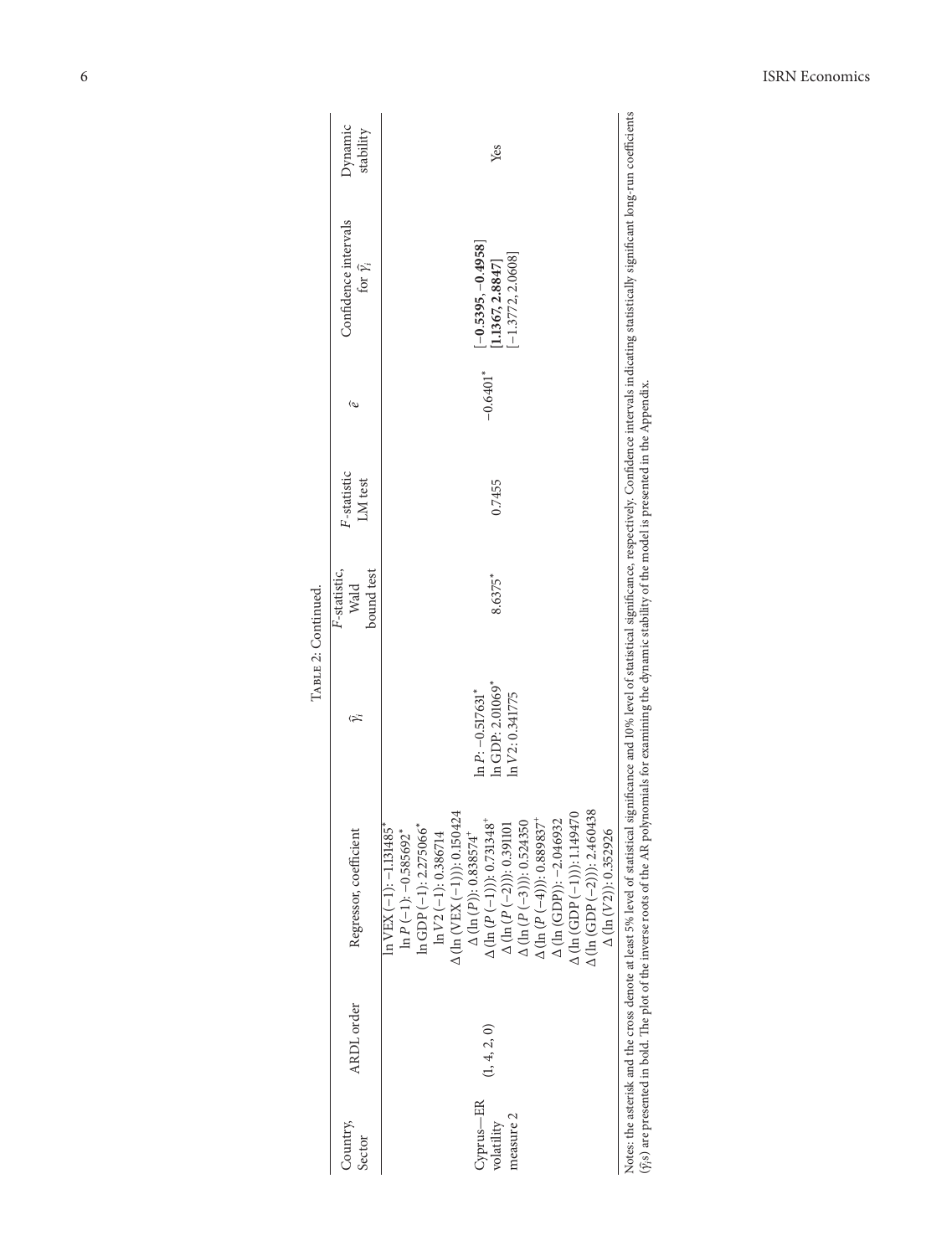−1.0

−0.5

0.0

AR roots

0.5

1.0

1.5

 $-1.5$ 





−1.0

 $-0.5$ 

 $-1.5$ 

 $1.5$  −1.0 −0.5 0.0 0.5 1.0 1.5 −1.5 −1.0 −0.5 0.0 0.5 1.0 1.5

divided by its average value in an attempt to capture the amount of times where each variable exceeds the average value; second, with the use of a dummy variable we capture only the previously calculated values which correspond to the cases for which the exchange rate falls above and below 4%–7% of its average value. This calculation is to determine the amount of times that the exchange rate moves above and below its average value as a measure of unexpected fluctuation. However, since for each country different values above and below the average value (of the exchange rate) affect exporter's behavior, various cases are examined for which the exchange rate fluctuates above and below its average value from 4% to 7%. Since these ranges might be different for each country, therefore only the first significant cases obtained irrespective of the percentage used will be reported.

Cyprus

#### **4. Estimating Methodology and Results**

This study examines the effects of exchange rate volatility for two countries, Cyprus and Croatia. All the data are derived from Eurostat with the exception of GDP and real effective exchange rate figures which are derived from the IFS (International Financial Statistics). All the data are collected quarterly and extend from 1990: q1 to 2012:q1.

Before examining the existence of a long-run relationship (cointegration) between the variables, we must analyse first, the order of integration of the variables considered. This analysis is usually done using the ADF [\[24\]](#page-10-10) or the P-P [\[25](#page-10-11)] unit root test. The P-P unit root test was used to test the series 6 for stationarity.

The values of the P-P test are presented in [Table 1.](#page-3-0) The bandwidth length is four lags; **both a trend and intercept**  <span id="page-7-1"></span>were used in the test equation and the critical values were determined using the Bartlett Kernel estimation method.

From [Table 1,](#page-3-0) it is seen that the ln VEX and the V1 series for both countries is  $I(0)$ , while the remaining variables are  $I(1)$  in both countries examined here. As one would expect, the null hypothesis of a unit root is rejected for volatility when measured as the moving average, partly due to the fact that it is already different. When there are  $I(1)$ variables, the maximum likelihood approach of Johansen and Juselius [\[26\]](#page-10-12) can be used. However, the requirement is that all the variables are  $I(1)$ . In our case, the system contains variables with different orders of integration and therefore the autoregressive distributed lag modeling (ARDL) suggested by Pesaran et al. [\[27](#page-10-13), [28\]](#page-10-14) will be used. The ARDL method can be applied on a time series data irrespective of whether the variables are  $I(0)$  or  $I(1)$  [\[29](#page-10-15)], and it generally provides unbiased estimates of the long-run model and validates the -statistics even when some of the regressors are endogenous [\[30\]](#page-10-16). However, it is necessary to check that the variables are not  $I(2)$  because, in this case, ARDL would produce spurious results [\[31\]](#page-10-17). In our case, none of the variables are  $I(2)$ .

Following [\[27,](#page-10-13) [28\]](#page-10-14), the ARDL representation of [\(1\)](#page-2-0) can be formulated as follows:

<span id="page-7-0"></span>
$$
\Delta \ln X_t = a_0 + \vartheta \ln X_{t-1} + \sum_{i=1}^{\mu} \theta_i G_{i,t-1} + \sum_{j=1}^{p} a_j \Delta \ln X_{t-j} + \sum_{i=1}^{\mu} \sum_{j=0}^{p} \beta_{ij} \Delta G_{i,t-j} + \tau T + \delta_1 D_1 + \delta_3 D_3 + \delta_4 D_4 + \omega_t,
$$
 (3)

where  $\Delta$  is the first-difference operator,  $X$  is export quantities, and  $G = (ln P, ln GDP, V1)$  is the vector with the explanatory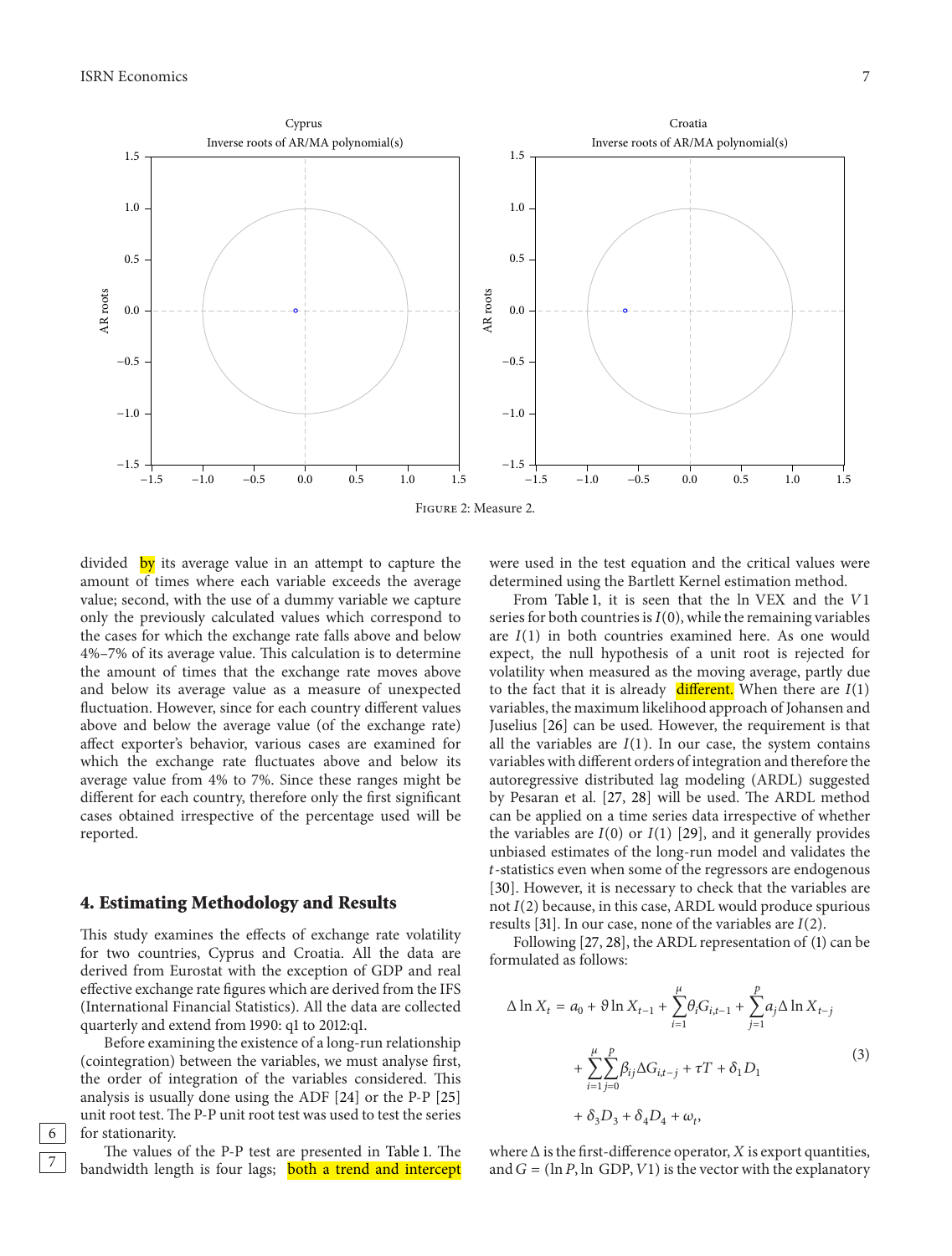variables;  $P$  is the relative prices, GDP is real domestic GDP,  $V1$  and  $V2$  represent the first and second measures of exchange rate volatility,  $D_1$ ,  $D_3$ , and  $D_4$  are seasonal dummies,  $T$  is a time trend,  $\omega$  is a white noise error term,  $\mu = 3$  is the number of explanatory variables,  $\vartheta$ ,  $\theta_i$  are the coefficients that represent the long-run relationship,  $\alpha_i, \beta_{ii}$ are the coefficients that represent the short-run dynamics of the model, and  $p$  is the number of lag length. The ARDL method to co-integration requires the following steps:

<span id="page-8-0"></span>*Step 1.* Equation [\(3\)](#page-7-0) is estimated after establishing that all the variables are either  $I(0)$  or  $I(1)$  and not  $I(2)$ . The lag order of the ARDL was determined using the appropriate lag selection criterion. In the literature, three criteria are alternatively used. In our case, the Akaike information criterion (AIC) will be used.

<span id="page-8-2"></span>*Step 2.* After finding, in [Step 1,](#page-8-0) the order of the ARDL model, a test was conducted  $\frac{that}{that}$  the errors in [\(3\)](#page-7-0) are serially independent. The Lagrange multiplier (LM) test was used to test the null hypothesis that the errors in [\(3\)](#page-7-0) are serially independent against the alternative that there are autoregressive or moving average relationships in the errors.

*Step 3.* When a model has autoregressive (AR) terms, it will be stationary (i.e., dynamically stable) when the inverse roots of the AR polynomials lie strictly inside the unit circle. In our case, after finding the AR order of the ARDL model, in [Step 1,](#page-8-0) the plot of the inverse roots of the AR polynomial was made.

*Step 4.* From [\(3\)](#page-7-0) a test for the existence of long-run relationship was made.This is called the "bounds testing" approach to cointegration and it is associated with the hypothesis testing  $H_0$ :  $\vartheta = \theta_1 = \cdots = \theta_i = 0$ ; *i* is the number of explanatory variables; that is, the long-run relationship does not exist against the alternative  $H_1 : \vartheta \neq \theta_1 \neq \cdots \neq \theta_i \neq 0$ ; that is, the long-run relationship exists. This hypothesis is tested by the use of the  $F$ -statistic. However, the distribution of the  $F$ statistic is nonstandard and the critical values are available in Pesaran et al. [\[28](#page-10-14)]. In our case, a Wald test was computed in the E-views programme and the  $F$ -statistic was compared to that given by the appropriate upper bound critical value.

<span id="page-8-1"></span>*Step 5.* Assuming that the bound test in [Step 5](#page-8-1) is conclusive and there is a cointegrating relationship, the coefficient and its statistical significance of the error correction term (ECT) can be found by estimating

$$
\Delta \ln X_t = a_0 + \sum_{j=1}^p a_j \Delta \ln X_{t-j}
$$
  
+ 
$$
\sum_{i=1}^{\mu} \sum_{j=0}^p \beta_{ij} \Delta G_{i,t-j} + eECT_{t-1} + \omega_t.
$$
 (4)

*Step 6.* Once the model is obtained in [Step 2,](#page-8-2) the long-run impact of the explanatory variables to the dependent variable is calculated using the expression [\[32](#page-10-18)]:

$$
\widehat{\gamma}_i = -\frac{\widehat{\theta}_i}{\widehat{\vartheta}},\tag{5}
$$

where  $\widehat{\theta}_i$  and  $\widehat{\vartheta}$  are the estimated long-run coefficients in [\(3\)](#page-7-0). However, the  $\hat{\gamma}_i$ s provide a single value to quantify the longrun effect and they do not provide any information about the degree of variability associated to them [\[33](#page-10-19)]. Following Efron and Tibshirani [\[34\]](#page-10-20), the bootstrap method, which is a nonparametric method, can be used in order to calculate empirically confidence intervals without assuming a specific distribution of the  $\gamma_i$ s. The calculation of the confidence intervals for each  $\hat{\gamma}_i$  was made with the use of the STATA programme for 95% level of statistical significance. If the zero is contained in the interval, then the effect of the explanatory variable will not be statistically significant.

The estimation results of the ARDL model are presented in [Table 2;](#page-4-0) dependent variable is export quantity (VEX). The order of the ARDL model, the F-statistic for the LM test of serial correlation, the  $F$ -statistic Wald bound test, the longrun impact of the explanatory variables to the dependent variable  $\hat{\gamma}_i$ , the coefficient of the error correction term e, and the confidence intervals of the  $\hat{\gamma}_i$ s calculated using the bootstrap method are presented. The test for dynamic stability is presented in the Appendix.

The lag order of the ARDL model is presented in second column of [Table 2.](#page-4-0) It was determined using the Akaike selection criterion. The *F*-statistic of the Wald "bound" test of cointegration is presented in the fifth column of the same Table. As it can be seen, the  $F$ -statistic is higher than the upper bound critical value (5.119 and 5.872 for the ER volatility measure 1 and the ER volatility measure 2 model, resp.) indicating a long-run relationship between exports (ln VEX) and the explanatory variables (ln  $P$ , ln GDP and  $V$ 1). Further, the LM test was used to test the null hypothesis that the errors in [\(3\)](#page-7-0) are serially independent against the alternative that there are autoregressive or moving average relationships in the errors. The  $F$ -statistic from the LM test is presented in the sixth column. Serial correlation is not detected in all cases.

The results from the examination of the effects of exchange rate volatility (measures 1 and 2) on exports are shown in [Table 2.](#page-4-0) The fourth column shows the long-run impact of the exchange rate on the dependent variable and it is statistically significant. The results show that the effects of exchange rate volatility on sectoral exports are mostly positive (except for Croatia when measure 1 was used). They indicate that exchange rate volatility has statistically significant effects for both exports of Croatia and Cyrus.

<span id="page-8-3"></span>The relative price variable is, for the most part, negatively related with the export volume and it has a larger value in Croatia when measure 2 is used. The relative prices are statistically significant in all of the four cases examined here.

The GDP variable, in the cases that it is statistically significant, presents a more mixed effect than relative prices. The estimated coefficient is significant for all of the cases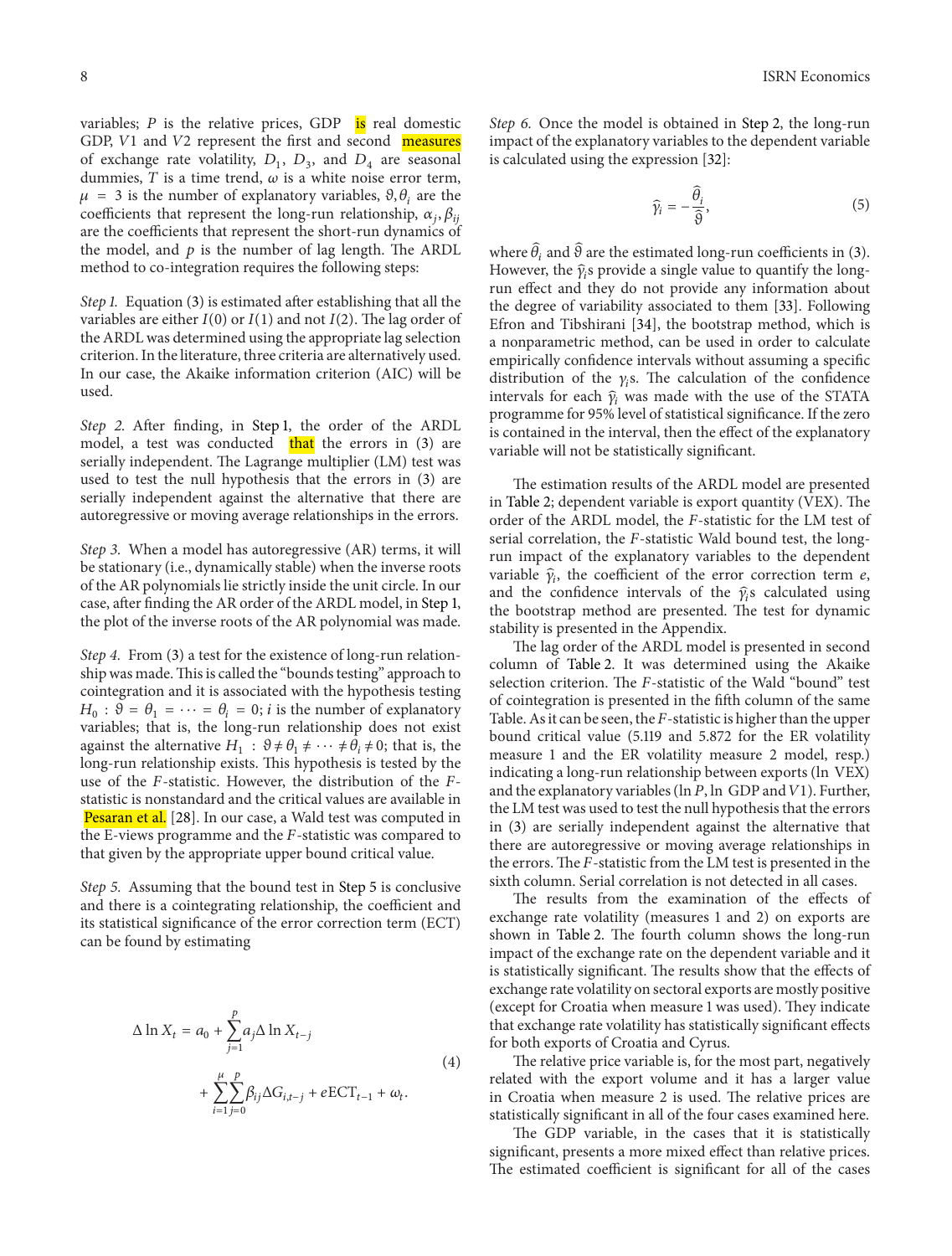examined here with the exception of Cyprus when measure 2 is used and ranges from −4.255792 to 4.071522 showing that it may affect export volume either positively or negatively.

The coefficients of the error correction term were estimated using [\(4\)](#page-8-3) and they are shown in the seventh column of [Table 2.](#page-4-0) They are negative and statistically significant for all cases indicating that there is a cointegration between the dependent and the explanatory variables. The coefficient of the error correction term (in absolute value) ranges from approximately 0.2343 in Croatia when measure 1 is used and Croatia when measure 2 is used to a high of 1.1017. This results shows that any disequilibrium between the exports and the explanatory variables is corrected in a year or less. For the most part, the error correction term (in absolute value) seems to be larger for the cases where measure 2 is used, compared to the cases where measure 1 is used for each country. This indicates that for measure 1 any deviation in exports resulting from the selected variables takes longer time to fine tune back to its long-run equilibrium when compared with the results of measure 2.

The results of this paper add to the literature in several ways. First, there is a limited amount of empirical studies concentrating on the effects of volatility on exports. Second, in addition to the ambiguity as to samples, time periods, and variables, there is also an ambiguity with regard to the exchange rate volatility measure. Third, in addition to the common measure of volatility we calculated a new measure capturing fluctuations between 4% and 7% of the average value of the exchange rate to estimate the effect of high exchange rate fluctuations from volatility to exports.

# **5. Summary, Conclusion, and Policy Implications**

In this study, an explicit account of nonstationarity has been taken into account and a multivariate cointegration error correction model has been applied for Cyprus and Croatia and two different measures of volatility. Each model satisfies several commonly utilised econometric tests in the analysis of time-series data such as cointegration and unit roots. Our empirical analysis suggests that exchange rate volatility when measured as the simple standard deviation of the log effective exchange has an effect on the level of exports for both Croatia and Cyprus. However, when an alternative measure is used, there is also an indication of an effect from movements of the exchange rate to the level of exports. As a result, a mixed statistical significant relationship is estimated, for both countries in our sample. Overall, the empirical findings are quite important. First, they suggest that additional measures of volatility can be used to model the effects of exchange rate volatility to exports, thus indicating that there is no specific way of measuring volatility. Second, the results prove that high and low fluctuation produce a significant negative long-run effect on the real exports for some countries. The effects of these high and low values can be attributed to the unexpected factor which, as suggested by some models, since it cannot be hedged, it effects the exporter behavior. From a policy prospective, the results are important: they suggest

# **Appendix**

#### **Dynamic Stability Test**

For more details see Figures [1](#page-3-1) and [2.](#page-7-1) 9

#### **Conflict of Interests**

The author(s) declare(s) that there is no conflict of interests regarding the publication of this article.

that policy makers should consider volatility for some but not all countries when applying economic policy, especially, for those like Cyprus and Croatia, that it was found that the

#### <span id="page-9-0"></span>**References**

- <span id="page-9-1"></span>[1] M. D. McKenzie, "The impact of exchange rate volatility of international trade flows," *Journal of Economic Surveys*, vol. 13, no. 1, pp. 71–106, 1999.
- <span id="page-9-2"></span>[2] P. Clark, "Uncertainty, exchange rate risk, and the level of international trade," *Western Economic Journal*, vol. 11, pp. 302– 313, 1973.
- <span id="page-9-3"></span>[3] P. Hooper and S. W. Kohlhagen, "The effect of exchange rate uncertainty on the prices and volume of international trade," *Journal of International Economics*, vol. 8, no. 4, pp. 483–511, 1978.
- <span id="page-9-4"></span>[4] J. Thursby and M. Thursby, "Bilateral trade flows, the linder hypothesis and exchange risk," *Review of Economics and Statistics*, vol. 69, pp. 488–495, 1987.
- <span id="page-9-5"></span>[5] M. D. McKenzie and R. D. Brooks, "The impact of exchange rate volatility on German-US trade flows," *Journal of International Financial Markets, Institutions and Money*, vol. 7, no. 1, pp. 73– 87, 1997.
- <span id="page-9-6"></span>[6] D. O. Cushman, "The effects of real exchange rate risk on international trade," *Journal of International Economics*, vol. 15, no. 1-2, pp. 45–63, 1983.
- <span id="page-9-7"></span>[7] M. Akhtar and S. R. Hilton, "Effects of exchange rate uncertainty on German and U.S. Trade," *Federal Reserve Bank of New York, Quarterly Review*, vol. 9, pp. 7–16, 1984.
- <span id="page-9-8"></span>[8] P. de Grauwe, "Exchange rate variability and the slowdown in growth of international trade," *Staff Papers*, vol. 35, pp. 63–83, 1988.
- <span id="page-9-9"></span>[9] E. Perée and A. Steinherr, "Exchange rate uncertainty and foreign trade," *European Economic Review*, vol. 33, no. 6, pp. 1241–1264, 1989.
- <span id="page-9-10"></span>[10] K. F. Kroner and W. D. Lastrapes, "The impact of exchange rate volatility on international trade: reduced form estimates using the GARCH-in-mean model," *Journal of International Money and Finance*, vol. 12, no. 3, pp. 298–318, 1993.
- <span id="page-9-11"></span>[11] S. Pozo, "Conditional exchange rate volatility and the volume of international trade: evidence from the early 1900s," *The Review of Economics and Statistics*, vol. 75, pp. 325–329, 1992.
- <span id="page-9-12"></span>[12] A. C. Arize, "Trade flows and real exchange-rate volatility: an application of cointegration and error-correction modeling," *North American Journal of Economics and Finance*, vol. 6, no. 1, pp. 37–51, 1995.
- <span id="page-9-13"></span>[13] A. Asseery and D. A. Peel, "The effects of exchange rate volatility on exports," *Economics Letters*, vol. 37, no. 2, pp. 173–177, 1991.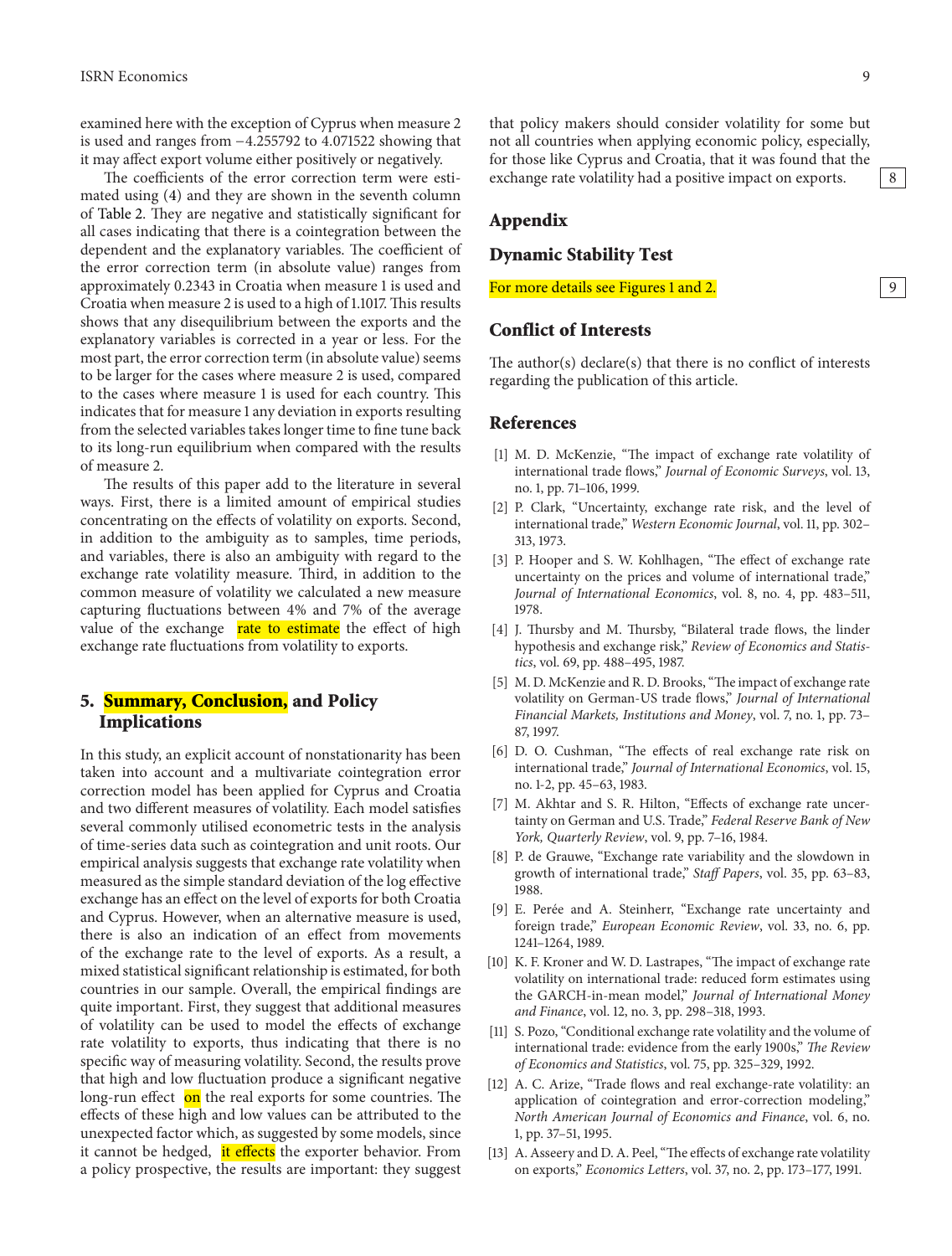- <span id="page-10-0"></span>[14] A. R. Chowdhury, "Does exchange rate volatility depress trade flows? Evidence from error-correction models," *The Review of Economics & Statistics*, vol. 75, no. 4, pp. 700–706, 1993.
- <span id="page-10-1"></span>[15] A. C. Arize, T. Osang, and D. J. Slottje, "Exchange-rate volatility and foreign trade: evidence from thirteen LDC's," *Journal of Business and Economic Statistics*, vol. 18, no. 1, pp. 10–17, 2000.
- <span id="page-10-2"></span>[16] M. Doğanlar, "Estimating the impact of exchange rate volatility on exports: evidence from Asian countries," *Applied Economics Letters*, vol. 9, no. 13, pp. 859–863, 2002.
- <span id="page-10-3"></span>[17] Z. Javed and M. Farooq, "Economic growth and exchange rate volatility in the case of Pakistan," *Pakistan Journal of Life and Social Sciencees*, vol. 7, no. 2, pp. 112–118, 2009.
- <span id="page-10-4"></span>[18] A. Shehu and Z. Youtang, "Exchange rate volatility, trade flows and economic growth in a small economy," *International Review of Business Papers*, vol. 8, no. 2, pp. 118–131, 2012.
- <span id="page-10-5"></span>[19] S. Hall, G. Hondroyiannis, P. A. V. B. Swamy, G. Tavlas, and M. Ulan, "Exchange-rate volatility and export performance: do emerging market economies resemble industrial countries or other developing countries?" *Economic Modelling*, vol. 27, no. 6, pp. 1514–1521, 2010.
- <span id="page-10-6"></span>[20] T. Awokuse and Y. Yuan, "The impact of exchange rate volatility on U.S. poultry exports,"*Agribusiness*, vol. 22, no. 2, pp. 233–245, 2006.
- <span id="page-10-7"></span>[21] D. Serenis, N. Tsounis, and P. Serenis, "Exchange rate volatility, and sectoral exports is there a relationship? New evidence from the EU," in *Proceedings of the International Conference on Applied Economics (ICOAE '11)*, pp. 579–588, 2011.
- <span id="page-10-8"></span>[22] D. Serenis and N. Tsounis, "A new approach for measuring volatility of the exchange rate," *Procedia Economics and Finance*, vol. 1, pp. 374–382, 2012.
- <span id="page-10-9"></span>[23] M. Goldstein and M. Khan, "The supply and demand for exports: a simultaneous approach,"*The Review of Economics and Statistics*, vol. 60, no. 2, pp. 275–286, 1978.
- <span id="page-10-10"></span>[24] D. A. Dickey and W. Fuller, "Likelihood ratio statistics for autoregressive time series with unit root," *Econometrica*, vol. 49, no. 4, pp. 1057–1072, 1981.
- <span id="page-10-11"></span>[25] P. C. Phillips and P. Perron, "Testing for a unit root in time series regrassion," *Biometrica*, vol. 75, no. 2, pp. 335–346, 1988.
- <span id="page-10-12"></span>[26] S. Johansen and K. Juselius, "Maximum likelihood estimation and inference on co-integration—with applications to the demand for money," *Oxford Bulletin of Economics and Statistics*, vol. 52, no. 2, pp. 169–210, 1990.
- <span id="page-10-13"></span>[27] M. H. Pesaran and Y. Shin, "An autoregressive distributed lag modelling approach to cointegration analysis," in *Econometrics and Economic Theory in the 20th Century: The Ragnar Frisch-Centennial Symposium*, S. Strom and P. Diamond, Eds., Cambridge University Press, Cambridge, UK, 1999.
- <span id="page-10-14"></span>[28] M. H. Pesaran, Y. Shin, and R. J. Smith, "Bounds testing approaches to the analysis of level relationships," *Journal of Applied Econometrics*, vol. 16, no. 3, pp. 289–326, 2001.
- <span id="page-10-15"></span>[29] M. H. Pesaran and B. Persaran, *Working with Microfit 4.0: Interactive Econometric Analysis*, Oxford University Press, Oxford, UK, 1997.
- <span id="page-10-16"></span>[30] J. Laurenceson and J. C. H. Chai, *Financial Reform and Economic Development in China*, Edward Elgar, Northampton, Mass, USA, 2003.
- <span id="page-10-17"></span>[31] E. Oteng-Abayie and J. Frimpong, "Bound testing approach to cointegration: an examination of foreign direct investment trade and growth relationships,"*The Americal Journal of Applied Sciences*, vol. 11, no. 3, pp. 2079–2085, 2006.
- <span id="page-10-18"></span>[32] G. Bardsen, "Estimation of long run coefficients in error correction models," *Oxford Bulletin of Economics and Statistics*, vol. 51, no. 3, pp. 345–350, 1989.
- <span id="page-10-19"></span>[33] M. Gonzalez-Gomez, M. Alvarez-Diaz, and M. Otero-Giraldez, "Modeling domestic tourism demand in Galicia using the ARDL approach," *Tourism and Management Studies*, vol. 7, pp. 54–61, 2011.
- <span id="page-10-20"></span>[34] B. Efron and R. Tibshirani, *An Introduction to the Bootstrap*, Chapman & Hall, New York, NY, USA, 1998.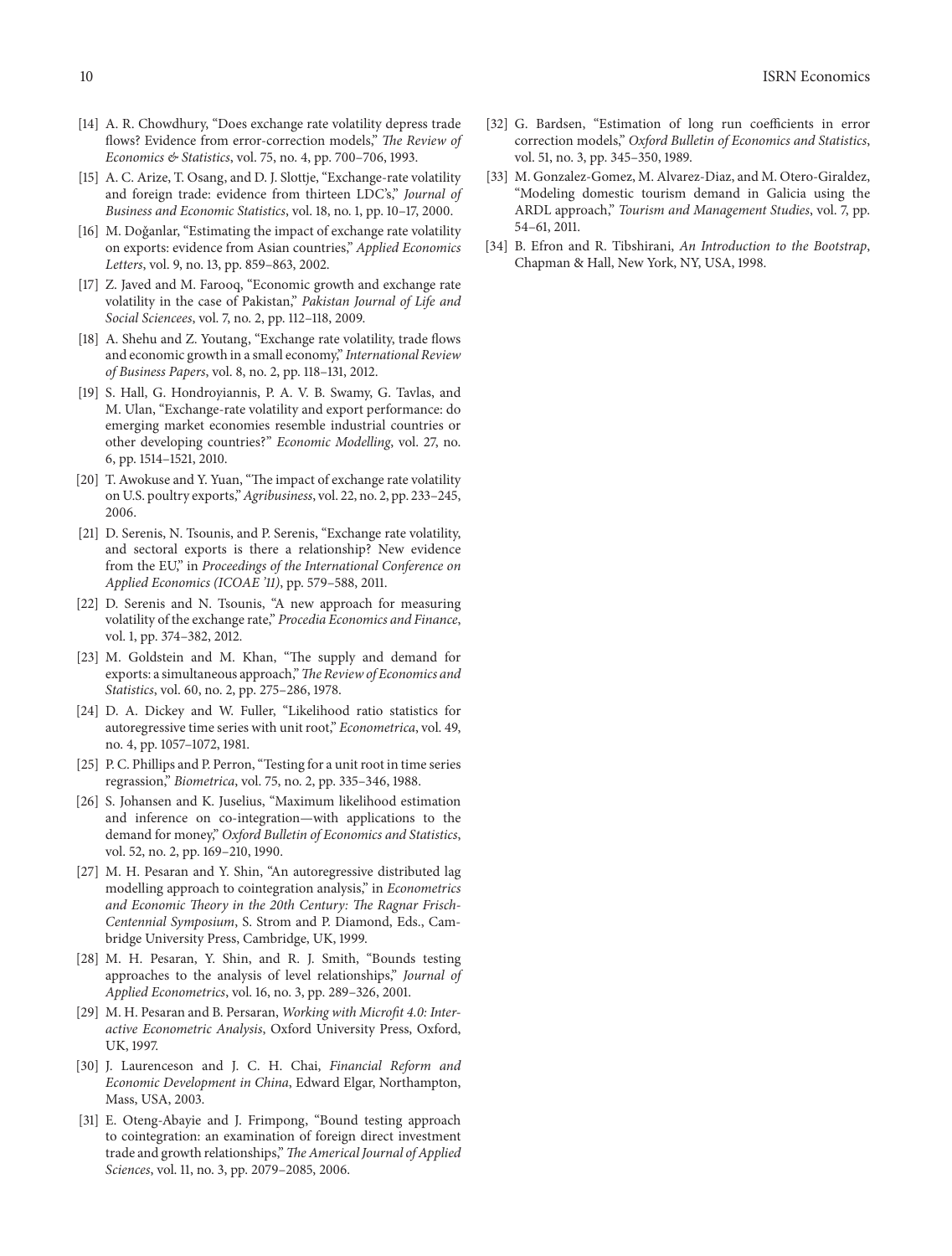# Composition Comments

1. Please provide the names of cities and valid postal codes to the addresses lacking ones as per journal style.

2. We made the highlighted changes according to the list of references. Please check similar cases throughout.

3. Please check the correctness of the highlighted part.

4. We made the highlighted changes for the sake of clarity and correctness. Please check.

5. Please rephrase the highlighted parts for the sake of clarity and correctness.

6. We made the highlighted change in [Table 2](#page-4-0) for the sake of consistency. Please check similar cases throughout.

7. We made the highlighted change in [Table 2](#page-4-0) for the sake of clarity. Please check similar cases throughout.

8. Please provide conflict of interests to be added to the text as per journal style.

9. We made the highlighted change for the sake of clarity. Please check.